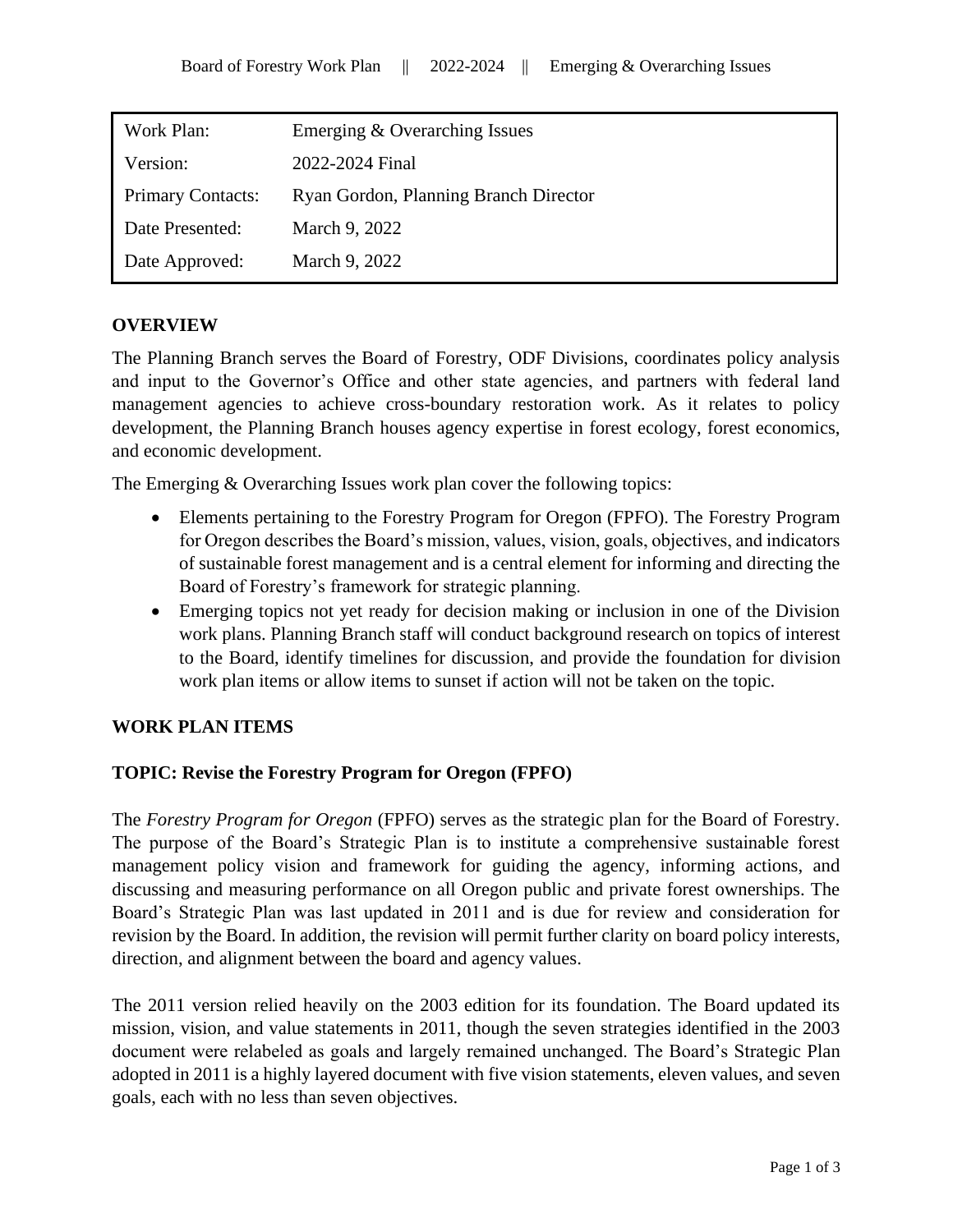The most significant change was the inclusion of rating information for the 19 Oregon indicators of sustainable forest management, based on the Oregon Roundtable on Sustainable Forest's input. These indicators were intended as a metric to inform the Board on pertinent issues, to measure performance, and inform policy, regulatory, and management decisions. To ensure that Board members had up-to-date information in a timely fashion, the indicators were intended to be updated and reported on a regular basis. In 2015, the Board de-emphasized this set of indicators acknowledging that the indicators framework when reported on in lump sum had multiple missing pieces and multiple points of redundancy. In November 2014, the Board moved away from the indicators as a single framework. The Board recognized the importance of maintaining these data sets and in building relationships with partners to help maintain and provide data. Instead of annual Indicator reports, the Board asked that Department staff bring forward similar information on pertinent issues as they arise.

At present, an initial FPFO revision discussion with the Board in October 2019 indicated an interest in revising the current Board Strategic Plan and in January 2020 the Board confirmed this interest. Emergence and prioritization of the Climate Change and Carbon Plan along with capacity challenges and changes in Board membership and leadership have slowed the initiation of the FPFO revision process. With the completion of the Climate Change and Carbon Plan, explicit deliberation of an FPFO revision will be able to proceed. Within this determination, the Board must decide the nature and extent of the FPFO revision and determine a process. This effort along with a revision of the Board's Strategic Plan will require significant time and potentially extend beyond a two-year timeframe to fully develop. These aspects were further acknowledged and agreed to at the October 2021 Board Retreat.

There are three primary deliverables in this work plan. The work plan matrix includes more specific steps for each of the deliverables summarized here.

- 1. Determine scope and process of the Forestry Program for Oregon Revision
- 2. Revision of the Forestry Program for Oregon consistent with scope and process
- 3. Development of Indicators for the Forestry Program for Oregon

Specific elements for the Board timeline will be determined once the scope and process have been decided. The Board will also need to determine a process for including a public comment in its revision to the FPFO.

## **TOPIC: Senate Bill 762 Implementation**

Provisions in the bill will be implemented by the Protection Division, Forest Resources Division, and the Planning Branch, which are outlined in the issue-based Senate Bill (SB) 762 Implementation Board work plan. The Planning Branch specifically has been tasked with developing a 20-year strategic plan, and the milestones as it relates to the Board are noted in the SB 762 Implementation work plan matrix.